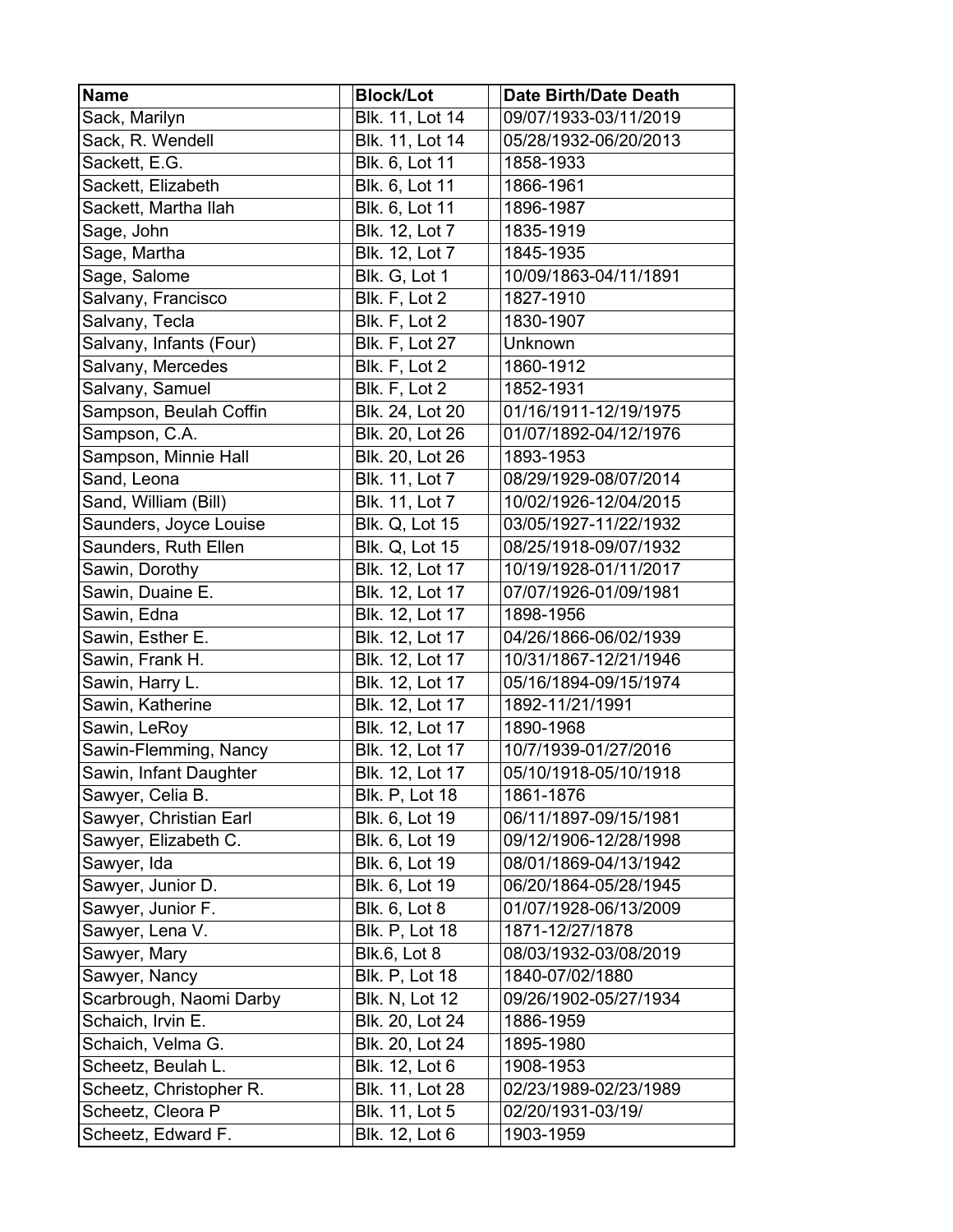| Scheetz, Ernest                  | Blk. 11, Lot 28       | 05/03/1938-07/19/2018 |
|----------------------------------|-----------------------|-----------------------|
| Scheetz, Farrell (SFC)           | Blk. 13, Lot 11       | 10/19/1929-07/21/1964 |
| Scheetz, Florence                | Blk. 13, Lot 11       | 12/01/1907-03/23/1993 |
| Scheetz, Herald Lee              | Blk. 11, Lot 28       | 07/27/2015-08/23/2015 |
| Scheetz, Herman                  | Blk. 13, Lot 11       | 02/28/1900-09/11/1972 |
| Scheetz, John F.                 | Blk. 12, Lot 6        | 02/08/1929-02/08/1929 |
| Scheetz, Mary                    | Blk. 11, Lot 28       | 09/30/1924-09/08/2000 |
| Scheetz, Megan                   | Blk. 11, Lot 28       | 05/14/1990-01/22/2002 |
| Scheetz, Norman                  | Blk. 15, Lot 15       | 08/25/1932-01/19/1973 |
| Scheetz, Robert L.               | Blk. 11, Lot 5        | 12/27/1929-06/06/1998 |
| Scheetz, Shigeko Shibasaki       | Blk. 13, Lot 11       | 12/03/1925-01/30/2006 |
| Schmidt, Bessie A.               | <b>Blk. E, Lot 17</b> | 1900-1967             |
| Schmidt, Joseph                  | <b>Blk. E, Lot 17</b> | 1900-05/16/1985       |
| Schnelle, Frances                | Blk. 9, Lot 27        | 03/19/1910-08/08/2016 |
| Schnelle, Walter                 | Blk. 9, Lot 27        | 03/02/1911-05/14/2007 |
| Schoen, Catherine S.             | Blk. 7, Lot 25        | 02/22/1909-07/11/1983 |
| Schoen, Danny                    | Blk. 7, Lot 25        | 10/7/1945-02/15/2018  |
| Schoen, Herman H.                | Blk. 7, Lot 25        | 05/14/1903-07/03/1978 |
| Schofield, Amanda M.             | <b>Blk. G, Lot 20</b> | 1846-04/23/1878       |
| Schofield, J.B.                  | <b>Blk. G, Lot 20</b> | Unknown-10/27/1928    |
| Schriner, Stella                 | Blk. 7, Lot 17        | 01/01/1899-11/01/1976 |
| Schroeder, Carl F.               | Blk. 12, Lot 12       | 1885-1941             |
| Schroeder, Donna J.              | Blk. 12, Lot 9        | 1928-1972             |
| Schroeder, Duane E.              | Blk. 12, Lot 12       | 1934-1935             |
| Schroeder, Emile Joanna          | Blk. 12, Lot 12       | 07/25/1893-01/23/1986 |
| Schroeder, Maxine                | Blk. 12, Lot 11       | 09/05/1945-Unknown    |
| Schroeder, Maxine R.             | Blk. 12, Lot 12       | 1924-1945             |
| Schroeder, Ralph                 | Blk. 12, Lot 9        | 09/10/1926-03/17/2009 |
| Schroeder, Victor Keith          | Blk. 12, Lot 9        | 01/09/1932-02/22/2020 |
| Schropp, Della                   | Blk. 18, Lot 12       | 1860-1941             |
| Schropp, Lois                    | Blk. 18, Lot 12       | 07/16/1896-06/10/1970 |
| Schropp, Mart                    | Blk. 18, Lot 12       | 12/05/1892-12/12/1926 |
| Schropp, William                 | Blk. 18, Lot 12       | 1858-1928             |
| Schroth, Eunice                  | Blk. 6, Lot 19        | 1893-04/28/1990       |
| Schuelthess, Lena                | <b>Blk. J, Lot 23</b> | 1868-1947             |
| Schuelthess, Ella B.             | <b>Blk. J, Lot 23</b> | 1894-1972             |
| Schuelthess, Wm.                 | Blk. J, Lot 23        | 1865-1939             |
| Schuelthess, William J.          | <b>Blk. J, Lot 23</b> | 1902-1955             |
| Schuessler, Mildred              | <b>Blk. 7, Lot 3</b>  | 05/08/1914-08/16/2006 |
| Schuessler, Rose Isabella Carter | Blk. 20, Lot 4        | 1925-1952             |
| Schuessler, Thomas               | <b>Blk. 7, Lot 3</b>  | 09/03/1911-03/26/1975 |
| Schuette, Ada M.                 | Blk. 14, Lot 10       | 1887-04/13/1979       |
| Schuette, Ardis                  | Blk. 14, Lot 10       | 07/16/1914-07/12/1934 |
| Schuette, Earnest Pearl          | Blk. 14, Lot 10       | 04/14/1906-12/10/1915 |
| Schuette, Edwin                  | Blk. 22, Lot 18       | 12/08/1920-03/31/1994 |
| Schuette, Herman                 | Blk. 14, lot 10       | 1882-1956             |
| Schuette, Ida V.                 | Blk. 22, Lot 19       | 1899-1951             |
|                                  |                       |                       |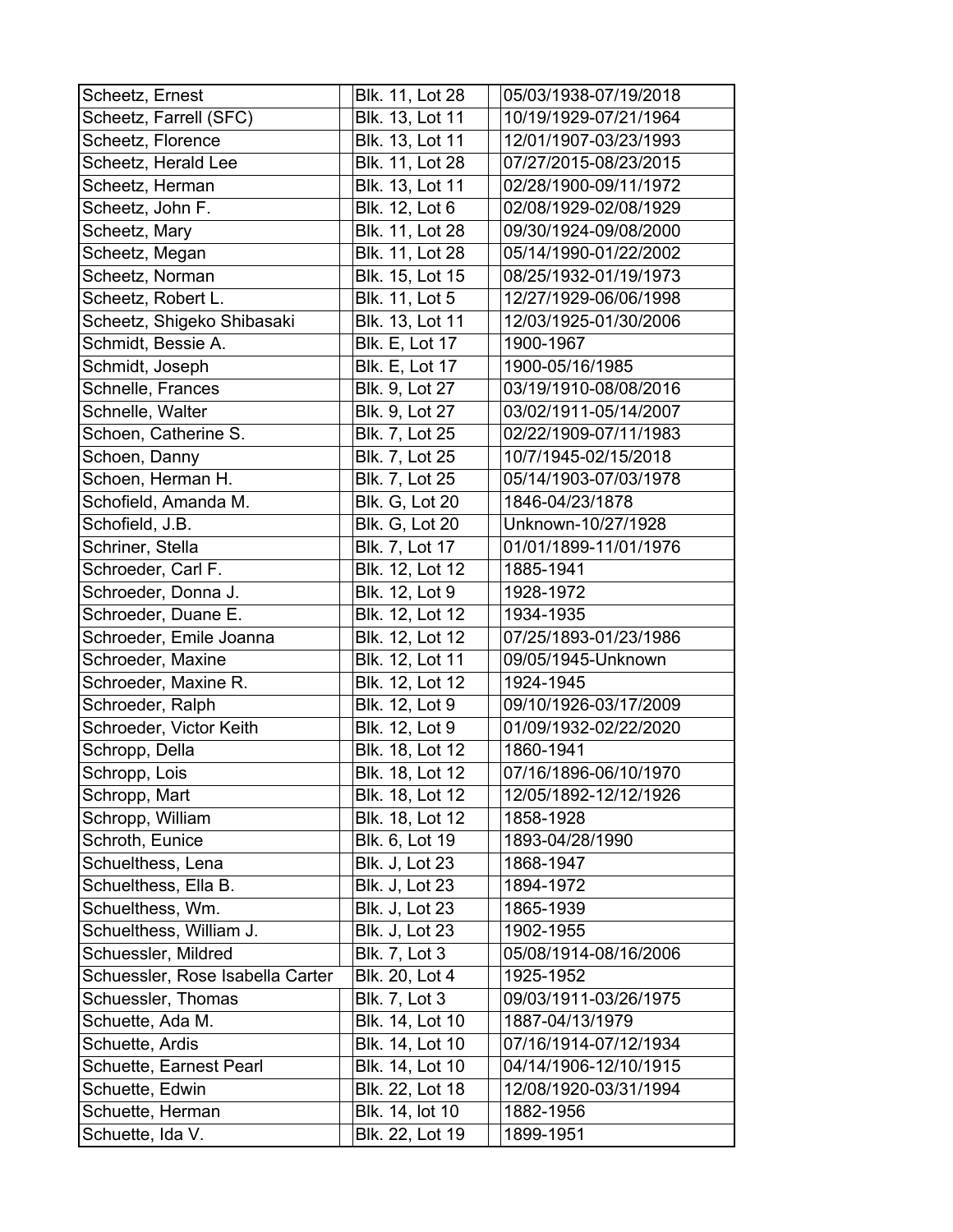| Schuette, John G.            | Blk. 22, Lot 19       | 1885-1960             |
|------------------------------|-----------------------|-----------------------|
| Schuette, Phyllis M.         | Blk. 22, Lot 18       | 01/25/1926-06/06/2011 |
| Schwab, Jesse Louise Mallery | Blk. K, Lot 8         | 07/14/1901-01/21/1987 |
| Schuette, Lyle Edwin         | Blk. 17, Lot 13       | 11/03/1956-09/25/1998 |
| Schuette, Mark A.            | Blk. 22, Lot 18       | 07/09/1960-08/07/2006 |
| Schwab, John B.              | Blk. K, Lot 8         | 12/15/1897-06/10/1975 |
| Schwarzenbach, Harold        | Blk. 14, Lot 4        | 1881-1946             |
| Scruby, Edward               | Blk. 7, Lot 14        | 08/22/1883-03/30/1934 |
| Scruby, Fred                 | <b>Blk. F, Lot 22</b> | 1874-1954             |
| Scruby, George               | Blk. 18, Lot 5        | 03/15/1857-03/05/1935 |
| Scruby, Hattie               | Blk. 7, Lot 15        | 1862-1919             |
| Scruby, John S.              | Blk. 18, Lot 5        | 01/14/1863-03/27/1949 |
| Scruby, Mary E.              | Blk. 18, Lot 5        | 02/19/1866-12/11/1951 |
| Scruby, Nellie               | <b>Blk. F, Lot 22</b> | 1877-1935             |
| Scruby, Sarah                | Blk. 18, Lot 5        | 07/12/1859-05/08/1955 |
| Scruby, Wm.                  | <b>Blk. 7, Lot 15</b> | 1869-1942             |
| Sedlacek, Lodis              | Blk. R, Lot 4         | 06/27/1889-04/10/1977 |
| Sedlacek, Marvin             | Blk. R, Lot 4         | 03/24/1928-09/11/1993 |
| Sedlacek, Millie May         | Blk. R, Lot 4         | 01/14/1900-06/03/1997 |
| Sewell, Albert               | Blk. 5, Lot 12        | 12/26/1871-08/22/1950 |
| Sewell, Mrs. Albert          | Blk. 5, Lot 12        | 03/14/1891-01/30/1940 |
| Sewell, Elepah               | Blk. 5, Lot 12        | Unknown-01/25/1908    |
| Sewell, Ernest (Bud)         | Blk. 20, Lot 3        | 12/22/1914-02/08/2001 |
| Sewell, Eva Dewey            | <b>Blk. Q, Lot 20</b> | 1881-07/25/1903       |
| Sewell, Gilbert              | Blk. 5, Lot 12        | 09/17/1870-10/12/1938 |
| Sewell, Kermit Ray           | Blk. 5, Lot 12        | 11/12/1925-03/11/1987 |
| Sewell, Matilda              | Blk. 5, Lot 12        | Unknown-02/21/1918    |
| Sewell, Nancy L.             | Blk. 20, Lot 3        | 11/26/1947-12/27/1959 |
| Sewell, Velma L.             | Blk. 20, Lot 3        | 12/08/1914-02/19/1995 |
| Seymour, Bernice W.          | Blk. 24, Lot 2        | 09/13/1906-10/12/1986 |
| Seymour, Fred                | Blk. 24, Lot 2        | 05/18/1904-11/26/1988 |
| Shaefer                      | Blk. Q, Lot 3         | 1827-03/08/1875       |
| Shaffer, J.A.                | <b>Blk. 4, Lot 26</b> | 1843-1905             |
| Shaffer, Jesse L.            | Blk. 4, Lot 26        | 1870-1912             |
| Shaffer, Mary                | Blk. 4, Lot 26        | 1871-1947             |
| Shaffer, Rebecca A.          | Blk. 4, lot 26        | 1843-1906             |
| Shanlep, Alice Morford       | Blk. 10, Lot 19       | 01/12/1906-03/30/1934 |
| Shanlep, Chester             | Blk. 10, Lot 19       | 12/10/1892-01/28/1965 |
| Shanlep, J.G.                | Blk. 10, Lot 19       | 1858-1925             |
| Shanlep, John G. Jr.         | Blk. 10, Lot 19       | 08/02/1913-04/13/1929 |
| Shanlep, Junetta Mae         | Blk. 10, Lot 19       | 12/22/1924-12/28/1943 |
| Shanlep, Minnie M.           | Blk. 10, Lot 19       | 1872-1961             |
| Sharp, Edward                | Blk. P, Lot 8         | 1867-1934             |
| Sharp, George                | Blk. P, Lot 8         | 1828-1907             |
| Sharp, Harry                 | Blk. 6, Lot 4         | 1888-1946             |
| Sharp, Margaret              | Blk. P, Lot 8         | 1869-1978             |
| Sharp, Minnie M.             | Blk. 6, Lot 4         | 1894-03/26/1990       |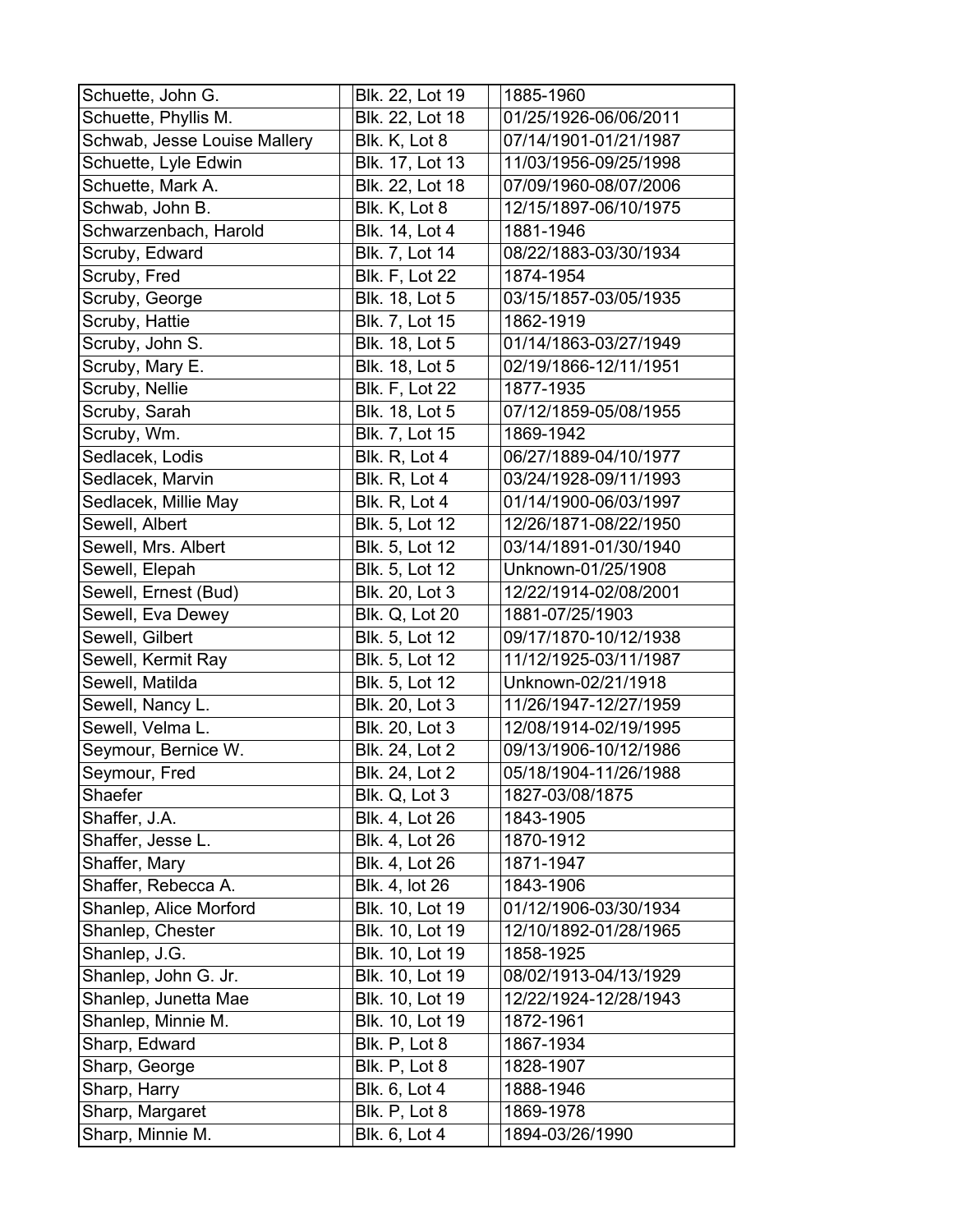| Sharp, Onnie                   | Blk. P, Lot 8         | 1844-1917             |
|--------------------------------|-----------------------|-----------------------|
| Sharp, Thomas W.               | Blk. P, Lot 8         | 1872-1946             |
| Sharr, Amanda                  | Blk. 7, Lot 15        | Unknown-10/1921       |
| Sharr, Wm.                     | Blk. 7, Lot 15        | Unknown-04/1940       |
| Shaw, Alva Truman              | Blk. 20, Lot 17       | 10/18/1927-03/14/2002 |
| Shaw, Archie R.                | Blk. 20, Lot 17       | 1889-1952             |
| Shaw, Catharine                | Blk. 20, Lot 17       | 1897-11/18/1991       |
| Shaw, Ella                     | Blk. J, Lot 6         | 09/17/1869-06/26/1884 |
| Shaw, Ida                      | Blk. 20, Lot 17       | 09/09/1907-05/19/1996 |
| Shaw, Jennie                   | Blk. 20, Lot 17       | 1866-1952             |
| Shaw, John W.                  | Blk. 20, Lot 17       | 1899-1963             |
| Shaw, Lena                     | Blk. J, Lot 6         | 03/15/1884-08/20/1884 |
| Shaw, Mary J.                  | <b>Blk. J, Lot 16</b> | 1850-04/27/1879       |
| Shaw, Nina Gertrude            | Blk. 20, Lot 17       | Unknown-07/13/1938    |
| Shaw, Robert                   | Blk. 20, Lot 17       | 1860-1951             |
| Shea, Fred                     | Blk. 11, Lot 18       | 07/18/1894-06/16/1965 |
| Shea, Herman L.                | Blk. 13, Lot 11       | 07/08/1909-06/24/1977 |
| Shea, Hildred A.               | Blk. 11, Lot 18       | 09/06/1898-02/09/1984 |
| Shea, Kenneth                  | Blk. 11, Lot 18       | 04/18/1920-01/16/1985 |
| Shea, Leo                      | Blk. 13, Lot 11       | 11/06/1892-11/23/1976 |
| Sheckler, Ben A.               | Blk. 3, Lot 25        | 07/25/1882-01/14/1958 |
| Sheckler, Betty                | Blk. 3, Lot 25        | Unknown               |
| Sheckler, H. Kent              | Blk. 3, Lot 25        | Unknown               |
| Sheckler, John                 | Blk. 3, Lot 25        | 1839-1922             |
| Sheckler, Mary                 | Blk. 3, Lot 25        | 1847-1942             |
| Sheckler, Stella H.            | Blk. 3, Lot 25        | 01/05/1881-03/22/1973 |
| Sheets, Eli                    | Blk. I, Lot 2         | 1845-04/05/1885       |
| Shineman, May Ella             | Blk. 9, Lot 15        | 1866-1939             |
| Shineman, John A.              | Blk. 9, Lot 15        | 1862-1924             |
| Showalter, Delbert Dale        | Blk. 3, Lot 11        | 05/17/1930-05/25/1930 |
| Showalter, Lena                | Blk. 14, Lot 24       | 1883-1945             |
| Showalter, Owen Wayne          | Blk. 3, Lot 11        | 02/08/1907-02/01/1947 |
| Shreve, Edwin Dary             | <b>Blk. F, Lot 16</b> | Unknown-08/04/1889    |
| Shriner, Infant Daughter of GW | Blk. R, Lot 4         | Unknown-04/08/1970    |
| Shull, Josiah                  | <b>Blk. N, Lot 19</b> | 1876-02/21/1877       |
| Shull, Martha J.               | <b>Blk. N, Lot 19</b> | 1866-03/25/1877       |
| Shull, Nellie                  | <b>Blk. N, Lot 19</b> | 1872-12/27/1879       |
| Shum, Arva                     | Blk. 20, Lot 21       | 02/10/1917-07/31/2003 |
| Shum, Charles A.               | Blk. 20, Lot 21       | 12/22/1890-04/30/1964 |
| Shum, Charles E.               | Blk. 20, Lot 21       | 07/21/1920-02/18/2014 |
| Shum, Bessie                   | Blk. 20, Lot 21       | 06/10/1928-12/23/2020 |
| Shum, Forrest                  | Blk. 20, Lot 21       | 09/01/1915-05/15/2008 |
| Shum, Lura E.                  | Blk. 20, Lot 21       | 07/13/1889-02/18/1979 |
| Shum, Marjorie L.              | <b>Blk. 11, Lot 3</b> | 02/04/1919-03/09/2003 |
| Shum, Marvin K.                | Blk. 11, Lot 3        | 02/02/1917-01/29/2001 |
| Shum, Opal                     | Blk. 20, Lot 21       | 4/16/1923-05/20/2004  |
| Shum, Steve G                  | Blk. 20, Lot 21       | 05/15/1953-10/01/2019 |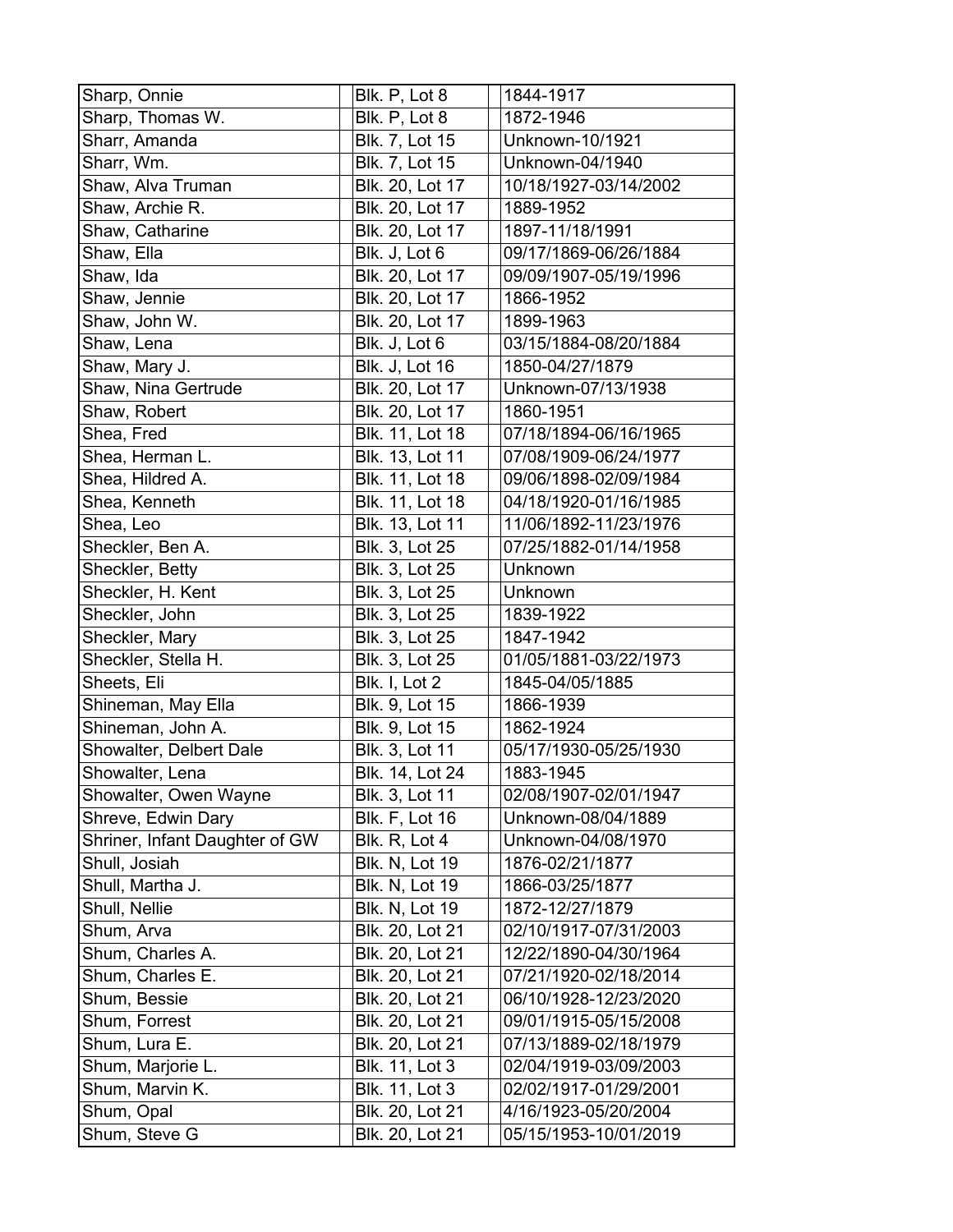| Shum, William          | Blk. 20, Lot 21       | 10/20/1950-12/08/1950 |
|------------------------|-----------------------|-----------------------|
| Siegel, Charles        | <b>Blk. F, Lot 23</b> | Unknown-10/30/1887    |
| Siler, Frank R.        | Blk. 12, Lot 7        | 01/16/1877-04/04/1934 |
| Siler, Leota           | Blk. 12, Lot 7        | 01/24/1918-01/24/1918 |
| Siler, Myrtle Tuttle   | Blk. 12, Lot 7        | 02/24/1879-08/11/1932 |
| Simnitt, Alva          | Blk. 9, Lot 13        | 04/16/1913-07/05/1932 |
| Simnitt, Fern May      | Blk. 9, Lot 10        | Unkown-10/22/1963     |
| Simnitt, Glenn         | Blk. 9, Lot 13        | 1894-04/03/1989       |
| Simnitt, Mabel         | Blk. 9, Lot 13        | 1898-1956             |
| Simon, Chester         | <b>Blk. O, Lot 23</b> | 1887-1968             |
| Simon, Clara           | Blk. O, Lot 23        | 1888-1953             |
| Simon, Cynthia (Kay)   | <b>Blk. O, Lot 23</b> | 08/25/1912-09/14/2007 |
| Simon, Frank           | Blk. 4, Lot 17        | 1873-1963             |
| Simon, Wayne           | <b>Blk. O, Lot 23</b> | 12/06/1910-11/02/1982 |
| Simpson, Elsie Newcomb | Blk. 18, Lot 20       | 1894-03/24/1931       |
| Simpson, Florinda E.   | Blk. 4, Lot 24        | 01/11/1862-12/08/1914 |
| Simpson, Mary E.       | Blk. E, Lot 2         | Unknown-09/20/1891    |
| Simpson, R.L.          | Blk. 4, Lot 24        | 11/23/1857-10/26/1932 |
| Simpson, Warren        | <b>Blk. L, Lot 16</b> | 1896-1897             |
| Sisk, Elsie            | Blk. 5, Lot 27        | 1839-1919             |
| Sisk, Hanna            | Blk. 5, Lot 27        | 1855-1919             |
| Sisk, Nathan           | Blk. 5, Lot 27        | 1849-1919             |
| Sitler, Donald F.      | Blk. 24, Lot 3        | 1898-1963             |
| Sitler, Gladys         | Blk. 24, Lot 3        | 04/25/1901-09/24/1996 |
| Skrabal, Mary L.       | Blk. 11, Lot 10       | 01/15/1911-06/16/1996 |
| Sleigh, Elmer E.       | Blk. 1, Lot 12        | 05/14/1900-01/25/1950 |
| Sleigh, Baby Girl      | Blk. 1, Lot 12        | 09/09/1902-06/19/1905 |
| Sleigh, John I.        | Blk. 1, Lot 12        | 01/27/1861-06/19/1934 |
| Sleigh, Laura J.       | Blk. 1, Lot 12        | 05/20/1875-02/15/1948 |
| Sleigh, Lola           | <b>Blk. 1, Lot 12</b> | 07/14/1904-05/03/1990 |
| Sliger, Addam          | Blk. 5, Lot 1         | Unkown                |
| Sliger, Charley        | Blk. K, Lot 9         | 1880-01/20/1881       |
| Sliger, E.B.           | Blk. 5, Lot 1         | Unknown-1925          |
| Sloss, Flora Belle     | Blk. 18, Lot 3        | 07/09/1865-12/10/1932 |
| Slover, Ardene Ellen   | Blk. 9, Lot 18        | 03/31/1938-02/01/1960 |
| Smart, Anna B.         | Blk. 3, Lot 27        | 09/18/1882-08/12/1962 |
| Smart, James P.        | Blk. 3, Lot 27        | 04/12/1882-08/12/1962 |
| Smart, Mabel Faye      | Blk. 3, Lot 27        | 06/16/1894-01/17/1972 |
| Smart, Melvin M.       | Blk. 3, Lot 27        | 11/30/1905-09/28/2002 |
| Smart, E. Pearl        | Blk. 3, Lot 27        | 04/01/1910-07/08/2003 |
| Smart, William         | Blk. 3, Lot 27        | 04/18/1889-03/10/1968 |
| Smid, Fanny            | Blk. 11, Lot 15       | Unknown-01/1938       |
| Smid, Wesley           | Blk. 11, Lot 15       | 12/19/1899-10/31/1971 |
| Smith, Alfred L.       | Blk. I, Lot 8         | 1916-1969             |
| Smith, Alice O.        | Blk. R, Lot 8         | 1914-1955             |
| Smith, Bess Yoder      | <b>Blk. P, Lot 15</b> | 07/12/1881-03/26/1963 |
| Smith, Blanch L.       | <b>Blk. D, Lot 23</b> | 06/18/1867-03/26/1959 |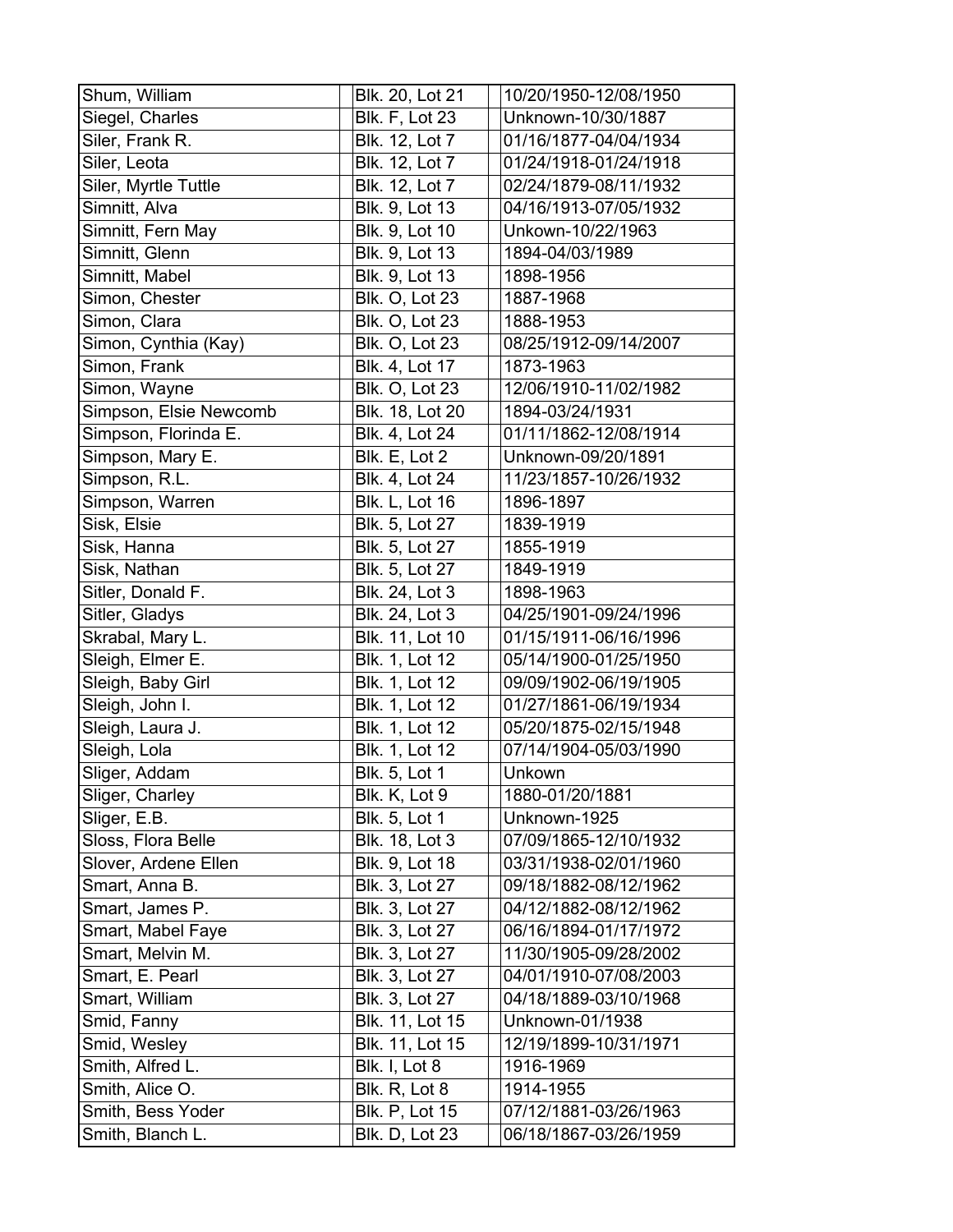| Smith, Calvin H.        | Blk. 14, Lot 2        | 04/03/1889-01/03/1969 |
|-------------------------|-----------------------|-----------------------|
| Smith, C. Fred          | Blk. 12, Lot 2        | 1874-1920             |
| Smith, C. Wayne         | Blk. 12, Lot 17       | Unknown/Unknown       |
| Smith, Charles          | Blk. 12, Lot 2        | 1845-1924             |
| Smith, Clara            | Blk. 20, Lot 20       | 1885-1944             |
| Smith, Della P.         | Blk. 12, Lot 2        | 1851-1926             |
| Smith, Daisy Leone      | <b>Blk. P, Lot 15</b> | Unknown-12/22/1877    |
| Smith, Elizabeth        | Blk. 12, Lot 2        | 1875-1961             |
| Smith, Ellen F.         | <b>Blk. P, Lot 15</b> | 1841-1930             |
| Smith, Elton K.         | <b>Blk. 9, Lot 6</b>  | 07/02/1916-12/23/1984 |
| Smith, Eugene           | <b>Blk. 1, Lot 1</b>  | 09/01/1872-12/07/1930 |
| Smith, Mrs. Eugene      | <b>Blk. 1, Lot 1</b>  | Unknown-02/07/1936    |
| Smith, George W.        | <b>Blk. M, Lot 11</b> | 05/26/1860-10/10/1942 |
| Smith, Hattie           | <b>Blk. 6, Lot 3</b>  | 1876-1928             |
| Smith, Henry D.         | <b>Blk. H, Lot 26</b> | 1875-1938             |
| Smith, James H.         | <b>Blk. 8, Lot 5</b>  | 07/05/1886-01/15/1972 |
| Smith, Jennie M.        | Blk. 16, Lot 3        | 1885-1926             |
| Smith, John Oscar       | <b>Blk. 6, Lot 3</b>  | 1876-1950             |
| Smith, Katherine        | <b>Blk. 9, Lot 5</b>  | 02/04/1914-11/07/1983 |
| Smith, Lena J.          | Blk. I, Lot 8         | 06/09/1898-10/01/1972 |
| Smith, Lester J.        | <b>Blk. 9, Lot 5</b>  | 04/23/1896-01/13/1987 |
| Smith, Louise M.        | Blk. 14, Lot 20       | 01/24/1893-07/17/1995 |
| Smith, Mamie C.         | Blk. M, Lot 11        | 09/30/1864-05/26/1952 |
| Smith, Marjorie L.      | Blk. 12, Lot 17       | 05/03/1919-06/18/2011 |
| Smith, Marjorie Whittet | <b>Blk. H, Lot 26</b> | 1879-1952             |
| Smith, Mary L.          | <b>Blk. P, Lot 10</b> | 1868-01/29/1878       |
| Smith, Mary R.          | Blk. 6, Lot 3         | 05/02/1882-02/09/1906 |
| Smith, Nettie May       | <b>Blk. D, Lot 23</b> | 03/25/1989-05/02/1890 |
| Smith, Dr. N.M.         | <b>Blk. P, Lot 15</b> | 1842-1904             |
| Smith, Olive B.         | Blk. 8, Lot 5         | 1887-09/23/1977       |
| Smith, Ora H.           | <b>Blk. P, Lot 15</b> | 01/31/1879-05/18/1962 |
| Smith, Raymond A.       | Blk. I, Lot 8         | 06/10/1896-02/18/1985 |
| Smith, Raymond J.       | <b>Blk. 8, Lot 5</b>  | 1913-1918             |
| Smith, Velma D.         | <b>Blk. 9, Lot 6</b>  | Unknown               |
| Smith, Willard B.       | <b>Blk. P, Lot 15</b> | 1865-12/07/1873       |
| Smith, William B.       | Blk. 20, Lot 20       | 1885-1963             |
| Smith, William          | <b>Blk. D, Lot 23</b> | 09/26/1861-12/05/1941 |
| Smith, William H.       | <b>Blk. P, Lot 10</b> | 1871-01/31/1878       |
| Smith, Wilmer C. "Tude" | Blk. 16, Lot 3        | 1883-1933             |
| Smutz, Brewer A.        | Blk. 24, Lot 13       | 05/23/1862-12/03/1941 |
| Smutz, Mary             | Blk. 24, Lot 13       | 05/19/1868-10/09/1949 |
| Snider, Nancy           | Blk. Q, Lot 1         | 1864-10/30/1866       |
| Snodgrass, Walle        | Blk. E, Lot 8         | Unknown-03/30/1897    |
| Snyder, Bertha Waser    | Blk. 8, Lot 13        | 1877-1913             |
| Snyder, Constance       | <b>Blk. H, Lot 17</b> | 02/23/1939-02/14/2022 |
| Snyder, Don             | Blk. 10, Lot 18       | 04/08/1877-01/13/1916 |
| Snyder, Eola            | Blk. G, Lot 26        | Unknown               |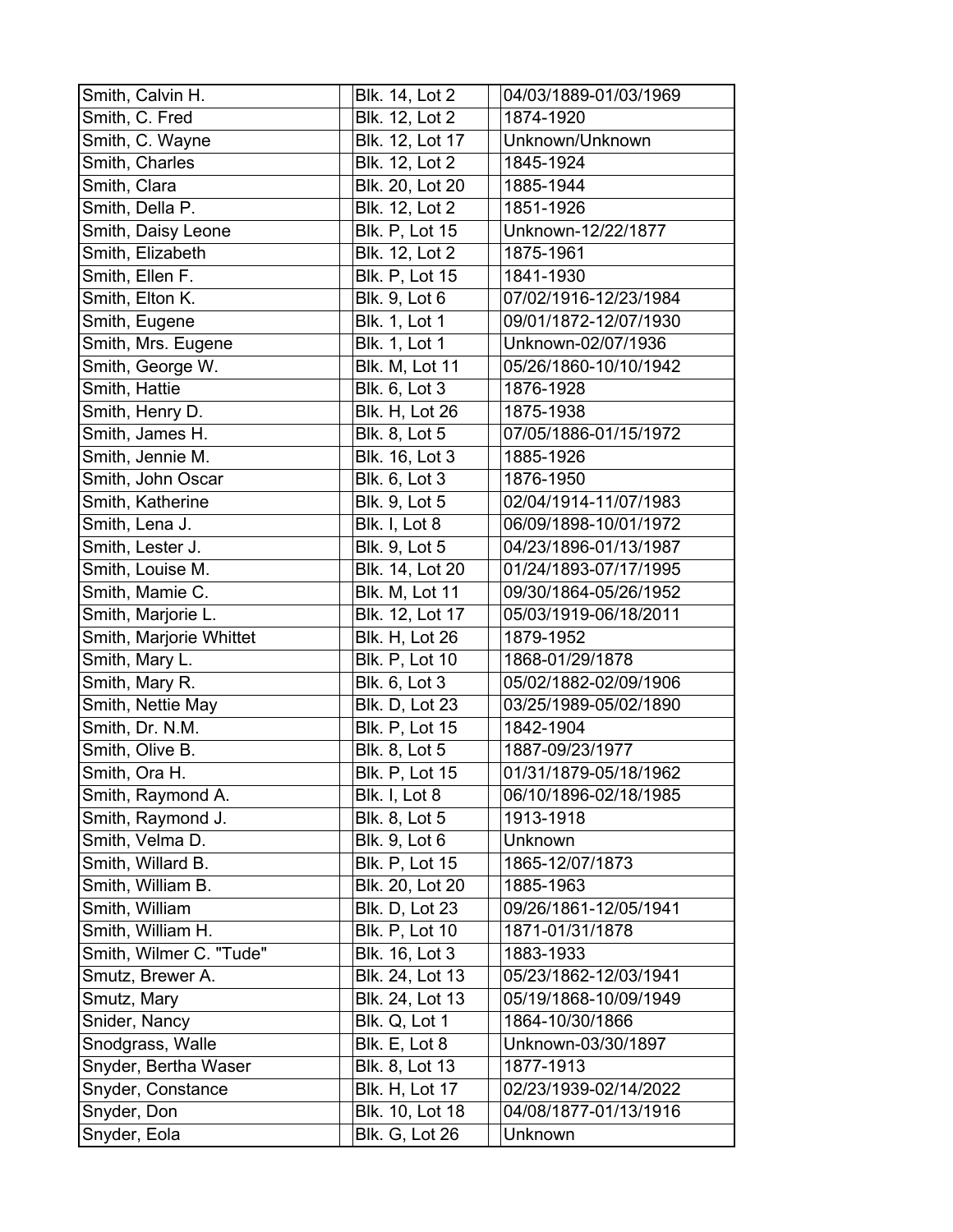| Snyder, Matthew                  | Blk. 8, Lot 13        | 1874-1932             |
|----------------------------------|-----------------------|-----------------------|
| Sofield, Fanny J.                | Blk. N, Lot 3         | 1883-1885             |
| Sofield, Helen M.                | Blk. N, Lot 3         | 1837-Unknown          |
| Sofield, Infant Daughter         | Blk. N, Lot 3         | 1871-1871             |
| Sofield, Jennie M.               | Blk. N, Lot 3         | 1884-1889             |
| Sofield, John B.                 | Blk. N, Lot 3         | 1833-1928             |
| Sofield, Marge                   | Blk. N, Lot 3         | 1867-1875             |
| Sollenberger, Charlotte F. Doser | <b>Blk. O, Lot 17</b> | 10/07/1875-11/04/1907 |
| Soller, Albert W.                | Blk. 12, Lot 25       | 10/06/1889-06/06/1979 |
| Soller, August                   | Blk. 12, Lot 24       | 08/27/1852-07/17/1937 |
| Soller, Charles M.               | Blk. 12, Lot 25       | 06/03/1920-10/25/1976 |
| Soller, Faith                    | Blk. 12, Lot 25       | 03/23/1894-11/29/1992 |
| Soller, Ida                      | Blk. 12, Lot 24       | 06/09/1870-08/30/1945 |
| Soller, Lester Edwin             | Blk. 12, Lot 24       | 10/16/1899-09/05/1954 |
| Soller, Margaret Helen           | Blk. 12, Lot 25       | 02/07/1891-07/26/1985 |
| Soller, Walter A.                | Blk. 12, Lot 25       | 08/31/1891-12/30/1983 |
| South, Stephen                   | <b>Blk. A, Lot 16</b> | 1864-1946             |
| Spence, Orville Dean             | Blk. 13, Lot 23       | 09/04/1935-04/18/2018 |
| Spencer, Anna Lee                | <b>Blk. 4, Lot 2</b>  | 1895-03/12/1925       |
| Spencer, Charley P.              | <b>Blk. Q, Lot 13</b> | 1882-1884             |
| Spencer, Estella B.              | Blk. 6, Lot 25        | 1881-1968             |
| Spencer, Fred B.                 | <b>Blk. I, Lot 14</b> | 1879-02/07/1964       |
| Spencer, Gladys M.               | <b>Blk. 4, Lot 2</b>  | 1873-1905             |
| Spencer, Henry F.                | <b>Blk. Q, Lot 13</b> | 1868-1869             |
| Spencer, James B.                | Blk. 6, Lot 25        | 1876-1920             |
| Spencer, John R. Jr.             | <b>Blk. Q, Lot 13</b> | 1875-1876             |
| Spencer, J.R.                    | <b>Blk. Q, Lot 13</b> | 1838-1906             |
| Spencer, Mrs. J.R.               | <b>Blk. Q, Lot 13</b> | 1842-1928             |
| Spencer, Nellie                  | <b>Blk. I, Lot 14</b> | 05/27/1882-05/15/1971 |
| Spencer, Wm.                     | <b>Blk. 4, Lot 2</b>  | 08/20/1870-02/19/1933 |
| Spitsnogle, Arthur               | <b>Blk. 7, Lot 2</b>  | 10/02/1892-11/15/1989 |
| Spitsnogle, Edgar                | Blk. 20, Lot 19       | 05/26/1889-03/26/1961 |
| Spitsnogle, Eva                  | Blk. 20, Lot 19       | 08/19/1889-03/22/1988 |
| Spitsnogle, Florence May         | Blk. 7, Lot 2         | 07/01/1892-06/24/1976 |
| Spitsnogle, Mabel G.             | Blk. 14, Lot 18       | 09/06/1901-02/22/1992 |
| Spitsnogle, Ralph                | Blk. 14, Lot 18       | 11/09/1894-09/11/1976 |
| Sprengle, Amelia G.              | <b>Blk. L, Lot 11</b> | 1830-02/07/1884       |
| Sprengle, Clara                  | <b>Blk. L, Lot 11</b> | <b>Unknown</b>        |
| Sprengle, H.C.                   | <b>Blk. L, Lot 11</b> | Unkown-1911           |
| Sprinker, John A.                | <b>Blk. O, Lot 24</b> | 1871-1939             |
| Sprinker, Mary E.                | <b>Blk. O, Lot 24</b> | 1871-1949             |
| Sprigg, Capt. John S.            | <b>Blk. H, Lot 27</b> | 02/05/1833-12/20/1885 |
| Stackhouse, Clare                | Blk. L, Lot 12        | 10/07/1904-10/09/1906 |
| Staley, Florence Cain            | Blk. 24, Lot 9        | 11/08/1915-12/29/1996 |
| Staley, Mabel                    | Blk. H, Lot 9         | 1882-1959             |
| Staley, William                  | Blk. H, Lot 9         | 1876-1962             |
| Stalter, Barbara A.              | Blk. 16, Lot 6        | 1849-1942             |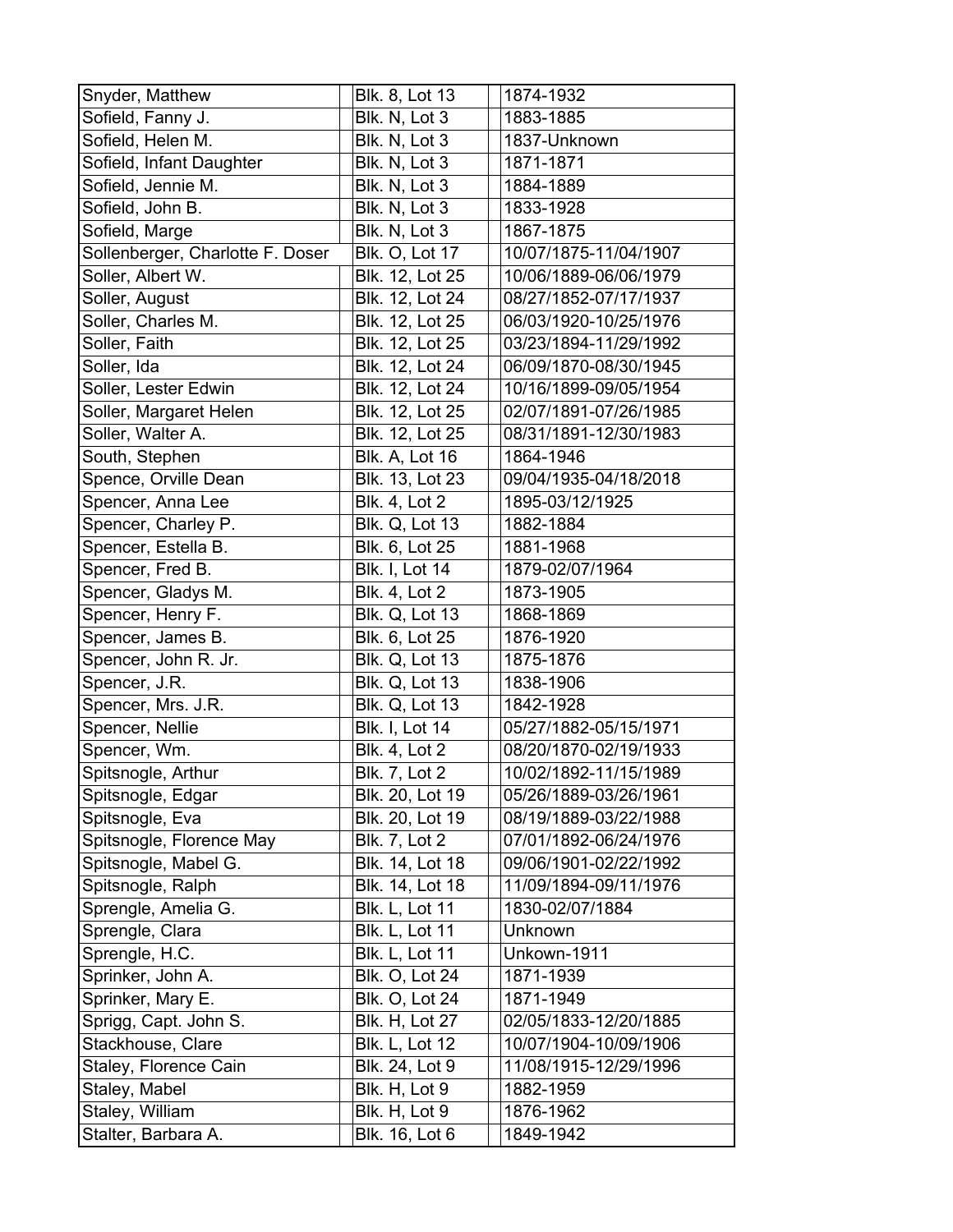| Stalter, Bert            | Blk. 16, Lot 6        | 1881-1943             |
|--------------------------|-----------------------|-----------------------|
| Stalter, Carrie K.       | Blk. 16, Lot 6        | 1878-1944             |
| Stalter, Christian K.    | Blk. 16, Lot 6        | 1843-1925             |
| Stalter, Katie R.        | Blk. 16, Lot 6        | 1874-1966             |
| Stalter, Oliver          | Blk. 16, Lot 6        | 1879-1967             |
| Stambaugh, Stella        | Blk. 3, Lot 18        | 1867-1939             |
| Stambaugh, William A.    | Blk. 3, Lot 18        | 01/09/1887-05/28/1974 |
| Stambaugh, Wm. H.        | Blk. 3, Lot 18        | 1859-1907             |
| Stamm, Dan C.            | <b>Blk. H, Lot 17</b> | 1894-1957             |
| Stamm, Donald H.         | <b>Blk. 1, Lot 3</b>  | Unknown-09/22/1923    |
| Stamm, Eyretta           | <b>Blk. H, Lot 17</b> | 12/05/1897-03/06/1985 |
| Stamm, Hazel V.          | Blk. 9, Lot 10        | 02/04/1900-05/19/1970 |
| Stamm, Irene K.          | Blk. 11, Lot 23       | 08/10/1920-12/26/2015 |
| Stamm, Lloyd C.          | Blk. 11, Lot 23       | 06/10/1919-12/30/1993 |
| Stamm, Oscar J.          | Blk. 9, Lot 10        | 05/05/1897-12/11/1979 |
| Stamm, Timothy J.        | Blk. 9, Lot 21        | 10/21/1953-09/20/1973 |
| Stanley, Emily A.        | Blk. 3, Lot 10        | 1868-1951             |
| Stanley, George W.       | Blk. 3, Lot 10        | 1860-1908             |
| Stanton, Dorcas A.       | Blk. 16, Lot 22       | 03/27/1857-Unknown    |
| Stanton, Florence Davis  | Blk. P, Lot 4         | 1889-1968             |
| Stanton, Harry A.A344    | Blk. P, Lot 4         | 10/11/1887-09/25/1973 |
| Stanton, Jack Davis      | Blk. P, Lot 4         | 01/27/1913-03/16/1980 |
| Stanton, Mrs. L.D.       | Blk. 15, Lot 15       | Unkown                |
| Stanton, Louis           | Blk. 15, Lot 15       | Unkown                |
| Stanton, Olive R.        | Blk. 16, Lot 22       | 11/10/1878-02/12/1976 |
| Stanton, Oscar A.        | Blk. 16, Lot 21       | 1847-1924             |
| Stanton, Ralph D.        | Blk. 15, Lot 15       | 02/17/1907-08/09/1977 |
| Stanton, Robert J.       | Blk. 16, Lot 22       | 1878-1950             |
| Stanton, Infant Daughter | Blk. 16, Lot 22       | 03/06/1904/03/06/1904 |
| Stayton, Hannah E.       | <b>Blk. L, Lot 20</b> | 12/23/1843-01/17/1917 |
| Stayton, John A.         | <b>Blk. L, Lot 20</b> | 01/14/1843-04/13/1903 |
| Steele, Eliza J.         | Blk. 18, Lot 2        | 04/13/1869-11/10/1954 |
| Steele, James B.         | <b>Blk. 5, Lot 5</b>  | 1871/1913             |
| Steele, Joseph M.        | Blk. I, Lot 10        | 1842-1882             |
| Steele, Mildred E.       | Blk. 9, Lot 8         | 07/18/1900-09/27/1995 |
| Steele, Oliver P.        | <b>Blk. 18, Lot 2</b> | 01/11/1860-11/19/1934 |
| Steele, Oliver P. II     | <b>Blk. 9, Lot 8</b>  | Unknown-12/04/1988    |
| Stehlik, Charles E.      | Blk. 7, Lot 7         | 12/01/1896-11/17/1972 |
| Stehlik, Grace M.        | <b>Blk. 7, Lot 7</b>  | 11/26/1898-11/16/1980 |
| Stein, Catharina B.      | Blk. L, Lot 4         | 1837-1894             |
| Stein, John J. Jr.       | Blk. L, Lot 4         | 1871-1947             |
| Stein, John Sr.          | Blk. L, Lot 4         | 1826-1911             |
| Stelljes, Bernice A.     | Blk. 1, Lot 14        | 06/08/1915-01/04/2008 |
| Stelljes, Edwin J.       | Blk. 7, Lot 21        | 06/11/1913-11/07/1975 |
| Stelljes, Herman W.      | Blk. 1, Lot 14        | 03/03/1906-12/06/1960 |
| Stelljes, Vivian         | Blk. 7, Lot 21        | 05/21/1918-09/20/2005 |
| Stenglemeier, Albert     | Blk. 11, Lot 10       | 12/23/1876-07/15/1966 |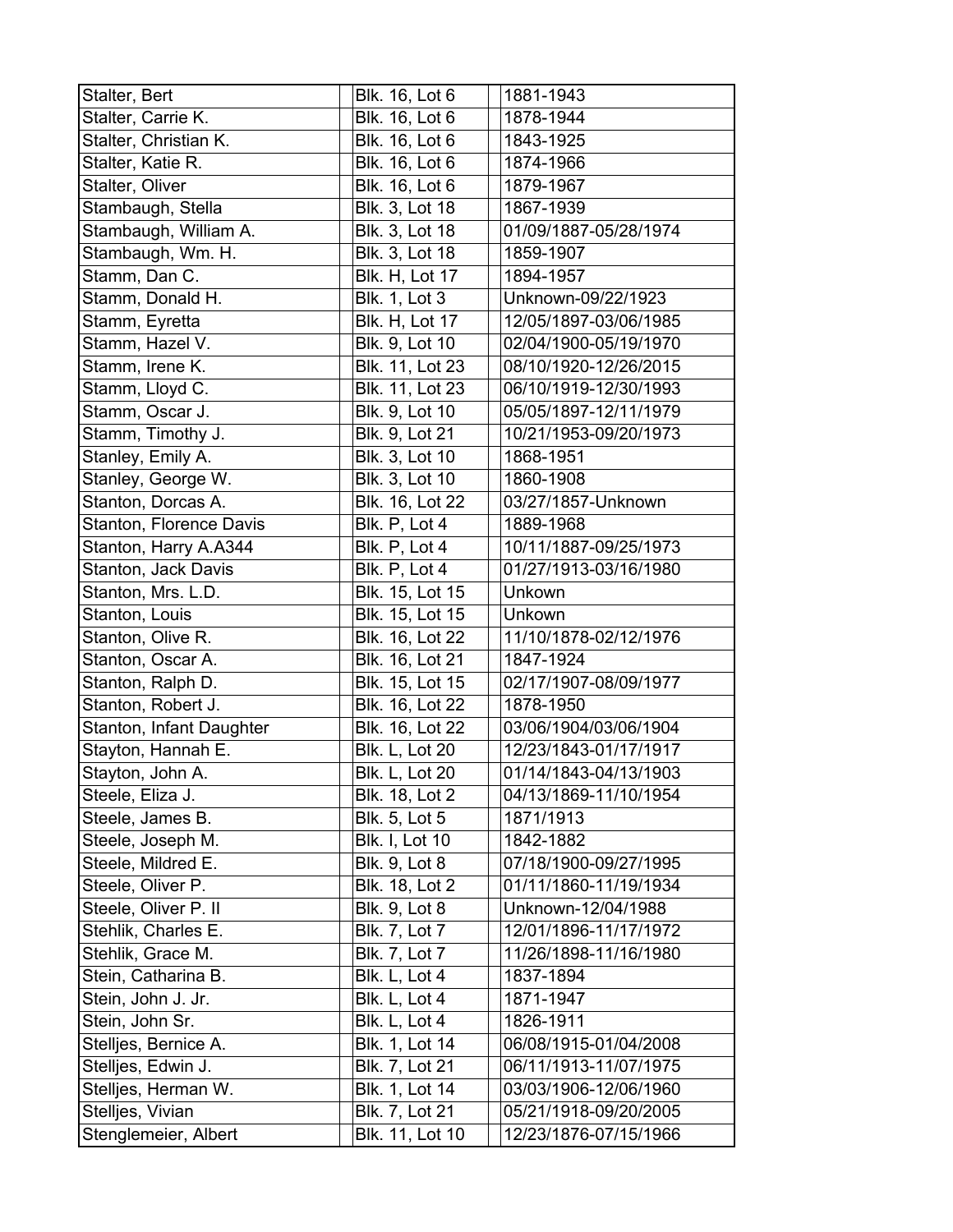| Stenglemeier, Sophia S.       | Blk. 11, Lot 10       | 07/18/1885-01/04/1978 |
|-------------------------------|-----------------------|-----------------------|
| Stepanek, Frank               | <b>Blk. 8, Lot 5</b>  | 1843-1917             |
| Stepanek, Luticia             | Blk. 8, Lot 5         | 1846-1923             |
| Stepanek, Wilber A.           | <b>Blk. 8, Lot 5</b>  | 1887-1957             |
| Stevens, Callie               | <b>Blk. N, Lot 10</b> | 1862-11/02/1885       |
| Stevens, Wm. Henry            | <b>Blk. M, Lot 19</b> | 1855-1880             |
| Stewart, Adelbert             | Blk. 9, Lot 19        | 11/05/1931-07/27/2020 |
| Stewart, Adelbert E.          | Blk. 20, Lot 11       | 1872-1931             |
| Stewart, Andrew J.            | Blk. 12, Lot 21       | 1843-1924             |
| Stewart, Breta A.             | Blk. 20, Lot 11       | 10/31/1900-01/26/1968 |
| Stewart, Darrel G.            | Blk. 11, Lot 24       | 11/30/1935-02/15/2001 |
| Stewart, Ella                 | Blk. 20, Lot 11       | 10/12/1905-07/19/1994 |
| Stewart, Ethel Fay            | Blk. 20, Lot 11       | 01/06/1908-02/17/2001 |
| Stewart, Florence             | Blk. 12, Lot 4        | 1873-1969             |
| <b>Stewart, Francis</b>       | Blk. 12, Lot 21       | 1845-1920             |
| Stewart, Hubert               | Blk. 20, Lot 11       | 10/31/1907-12/01/1999 |
| Stewart, Ida F.               | Blk. 20, Lot 11       | 1882-1957             |
| Stewartm Isaac H.             | Blk. 12, Lot 4        | 1871-1944             |
| Stewart, James M.             | <b>Blk. H, Lot 11</b> | 1833-11/09/1882       |
| Stewart, John H.              | Blk. 5, Lot 17        | 05/11/1850-02/24/1936 |
| Stewart, Lois F.              | <b>Blk. 4, Lot 5</b>  | 1913-1943             |
| Stewart, Lura M.              | <b>Blk. 4, Lot 5</b>  | 1886-1963             |
| Stewart, Maggie               | Blk. 5, Lot 17        | 11/11/1944-09/29/1958 |
| Stewart, Margaret Irby        | Blk. F, Lot 3         | 11/25/1903-09/20/1982 |
| Stewart, Mildred B.           | <b>Blk. 7, Lot 9</b>  | 10/05/1918-12/17/2010 |
| Stewart, Nettie P. Grout      | Blk. 6, Lot 16        | 1886-1916             |
| Stewart, Raymond A.           | Blk. 20, Lot 11       | 10/16/1903-07/10/1990 |
| Stewart, Shari Ann            | Blk. 9, Lot 19        | 1961-1964             |
| Stewart, Wanda Lee            | Blk. 24, Lot 23       | 02/17/1933-08/08/2001 |
| Stewart, Wayne E.             | <b>Blk. 7, Lot 9</b>  | 02/03/1913-06/08/1964 |
| Stewart, William E.           | <b>Blk. 4, Lot 5</b>  | 1878-1952             |
| Stewart, W.E. Infant Daughter | <b>Blk. 4, Lot 5</b>  | 02/19/1908-02/21/1908 |
| Stewart, W.E. Infant Son      | <b>Blk. 4, Lot 5</b>  | 11/08/1923-11/08/1923 |
| Stewart, William E. Jr.       | <b>Blk. 4, Lot 5</b>  | 03/21/1909-10/08/1976 |
| Stewart, William J.           | Blk. 20, Lot 11       | 12/26/1901-05/14/1963 |
| Stocker, Violet Sadie         | Blk. 9, Lot 12        | 02/29/1920-04/07/1985 |
| Stoffel, Amelia               | Blk. 22, Lot 11       | 06/22/1896-05/15/1989 |
| Stoffel, Wilbur Edward        | Blk. 22, Lot 11       | 01/31/1924-01/06/1951 |
| Stoll, Anna Theresa           | <b>Blk. 7, Lot 10</b> | 02/27/1892-02/10/1970 |
| Stoll, Frank E.               | Blk. 7, Lot 10        | 07/13/1884-12/19/1959 |
| Stoll, Larry                  | Blk. 7, Lot 10        | 12/25/1939-12/30/2021 |
| Stoll, Mary A.                | Blk. 7, Lot 10        | 06/14/1913-09/16/2011 |
| Stoll, Mary Ann               | Blk. 7, Lot 10        | 06/14/1893/Unknown    |
| Stoll, Melvin E.              | <b>Blk. 7, Lot 10</b> | 12/21/1911-08/08/1969 |
| Stone, Agnes                  | Blk. 16, Lot 8        | 03/02/1900-11/11/1993 |
| Stone, Annice                 | Blk. 16, Lot 8        | 1871-1963             |
| Stone, Hubert A.              | Blk. 16, Lot 8        | 09/12/1900-09/18/1970 |